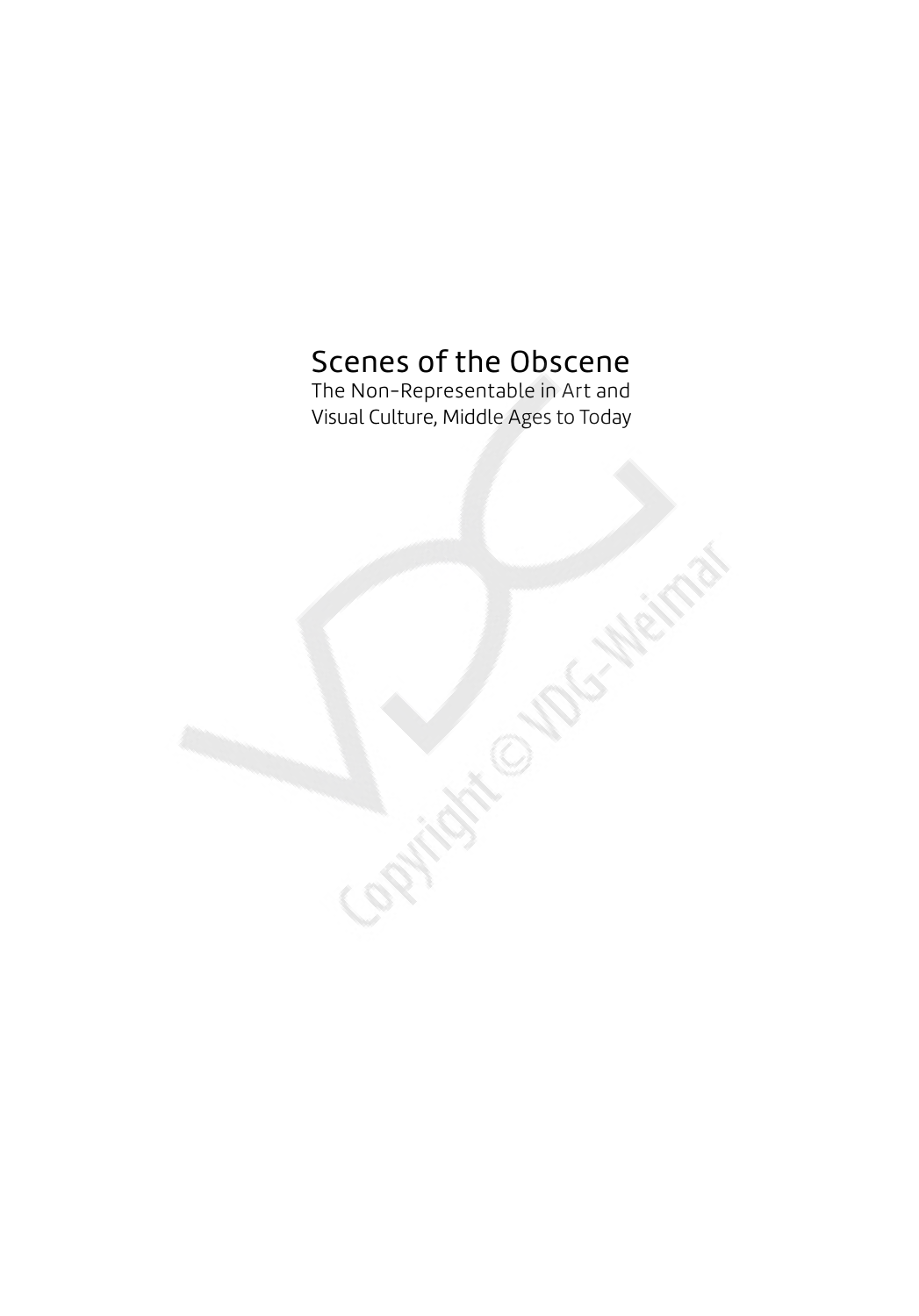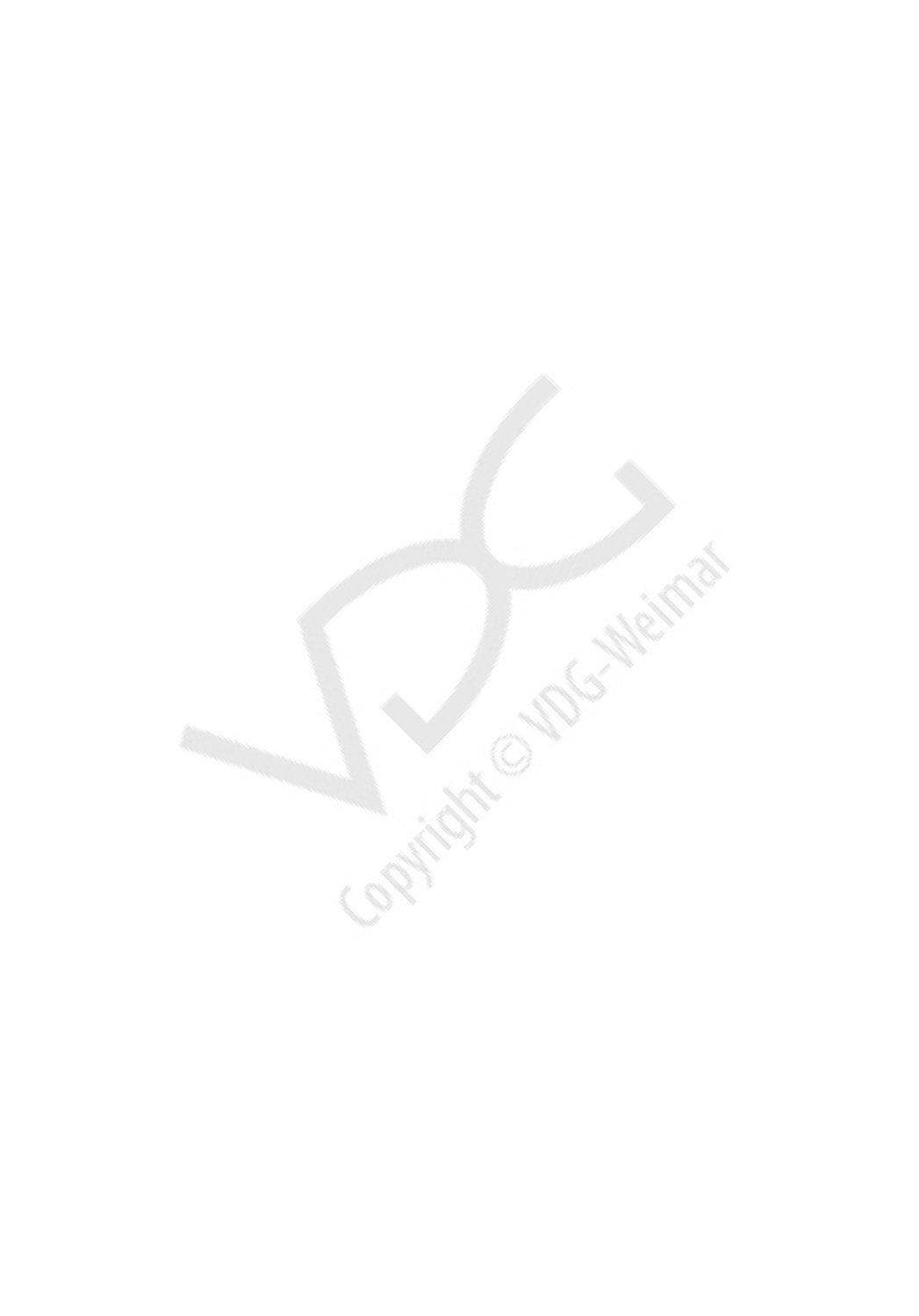# Scenes of the Obscene The Non-Representable in Art and Visual Culture, Middle Ages to Today

Edited by Kassandra Nakas and Jessica Ullrich

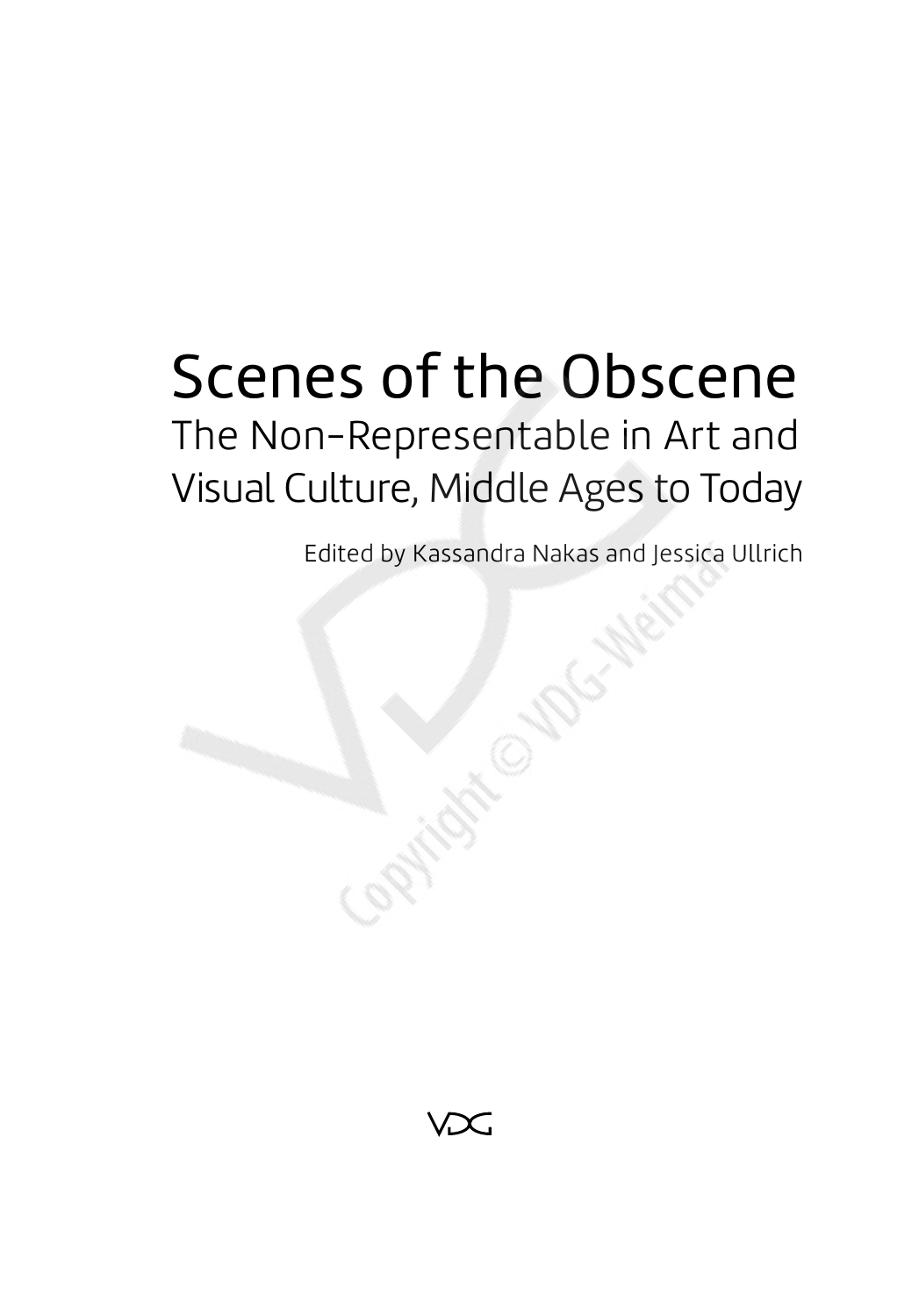#### **Besuchen Sie uns im Internet unter**

➞ www.vdg-weimar.de

#### **VDG Weimar startete 2000 den täglichen Informationsdienst für Kunsthistoriker**

➞ www.portalkunstgeschichte.de

#### **© Verlag und Datenbank für Geisteswissenschaften, Weimar 2014**

Kein Teil dieses Werkes darf ohne schriftliche Einwilligung des Verlages in irgendeiner Form (Fotokopie, Mikrofilm oder ein anderes Verfahren) reproduziert oder unter Verwendung elektronischer Systeme digitalisiert, verarbeitet, vervielfältigt oder verbreitet werden.

Die Angaben zum Text und Abbildungen wurden mit großer Sorgfalt zusammengestellt und überprüft. Dennoch sind Fehler und Irrtümer nicht auszuschließen, für die Verlag und Autor keine Haftung übernehmen.

#### **Gestaltung & Satz:**

Andreas Waldmann, Weimar

#### **Druck:**

Gedruckt in der Bundesrepublik Deutschland

#### **ISBN 978-3-89739-767-5**

Bibliografische Information der Deutschen Nationalbibliothek Die Deutsche Nationalbibliothek verzeichnet diese Publikation in der Deutschen Nationalbibliografie; detaillierte bibliografische Daten sind im Internet über http:/ /d-nb.de abrufbar.

#### **Umschlagabbildung:**

Palais Garnier, Paris, Bildnachweis: ArteMIS, Kunsthistorisches Institut, Ludwig-Maximilians-Universität München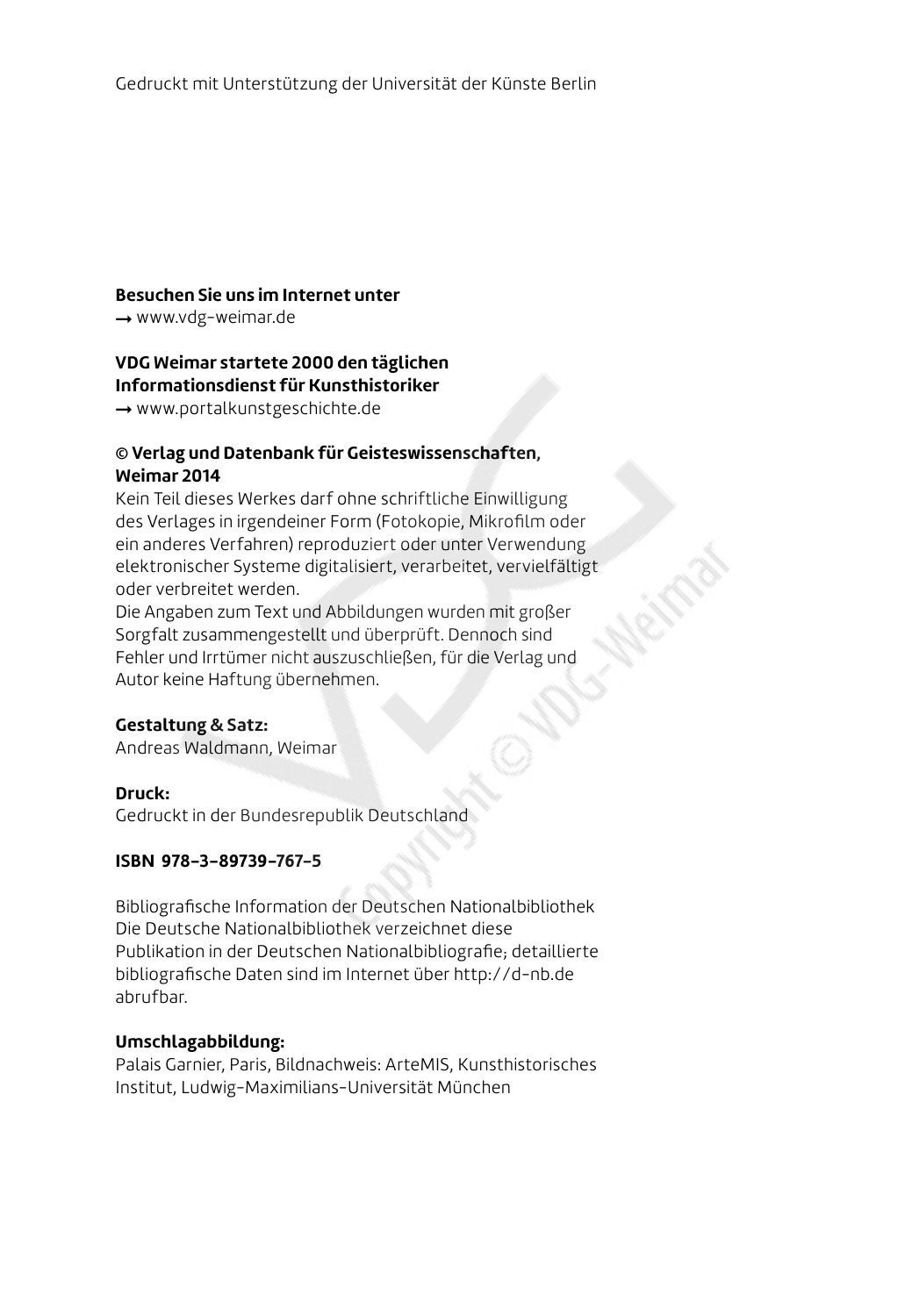### **Contents**

|--|--|

### **I. Bodies of Transgression**

| Bernd Krysmanski: Warnings of Morality or Downright<br>Twisted Pleasure? William Hogarth's Depiction of Violence  37 |  |
|----------------------------------------------------------------------------------------------------------------------|--|
|                                                                                                                      |  |

Patricia Bass: [The Post-edible in Art:](#page--1-0)  [The Limits of the Abject at the Whitney Museum](#page--1-0) .................................... 65

### **II. Visual Pleasures and Sexual Acts**

| Thomas Martin: 'Bestial Desire': About the Silent Sin          |  |
|----------------------------------------------------------------|--|
| against Nature. Sodomia and Bestiality in Early Modern Art  81 |  |
| Kassandra Nakas: "Taming the Subject through Gracefulness".    |  |
| Massimo Perinelli: Queering Bestiality.                        |  |

# **III. Violence and Death**

| Barbara Baert: Cutting the throat.                                    |  |
|-----------------------------------------------------------------------|--|
|                                                                       |  |
| Karen Gonzalez Rice: Cocking the Trigger:                             |  |
| Explicit Male Performance and Its Consequences  147                   |  |
| Jessica Ullrich: "Animals were Harmed in the Making of this Artwork". |  |
|                                                                       |  |
|                                                                       |  |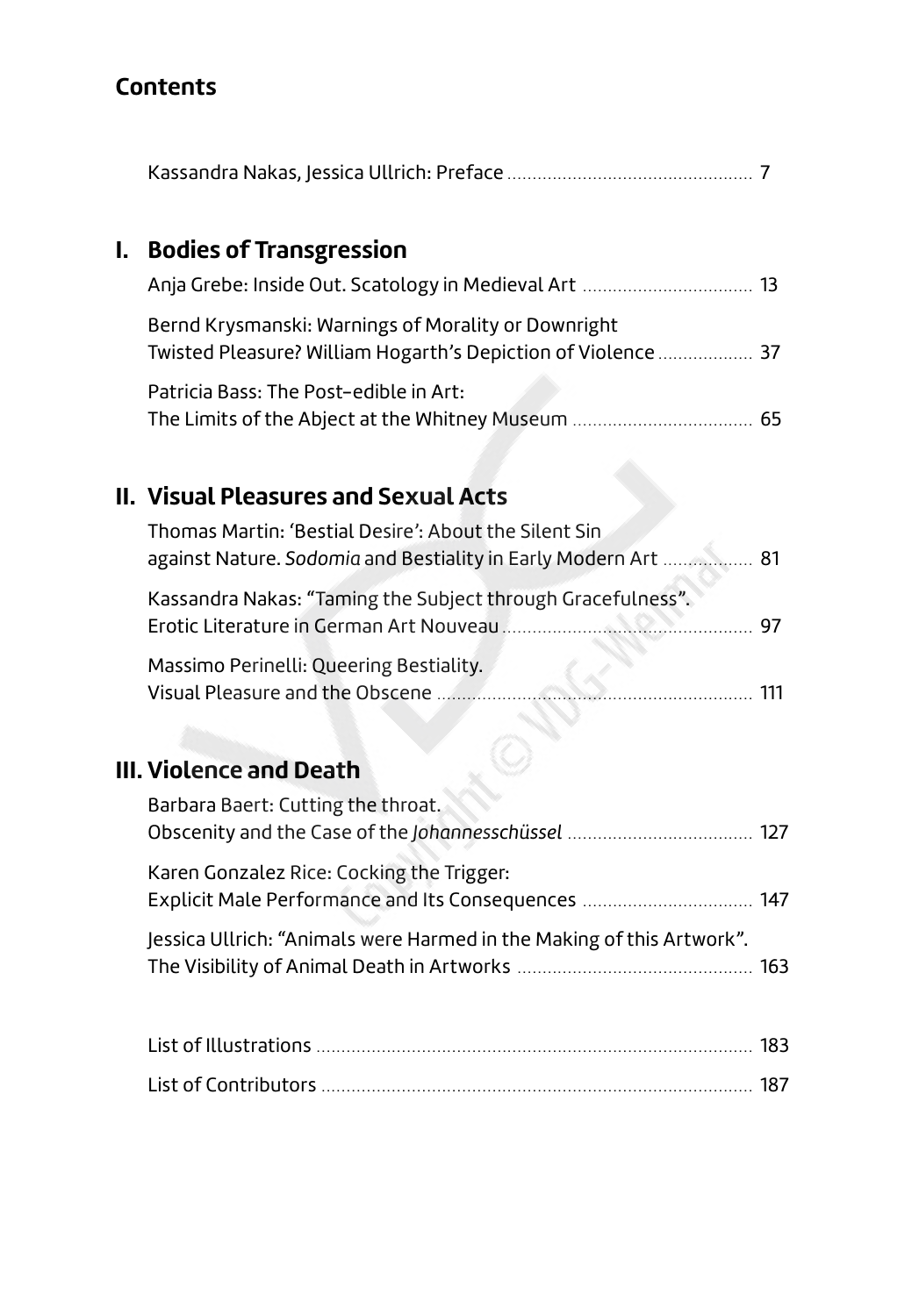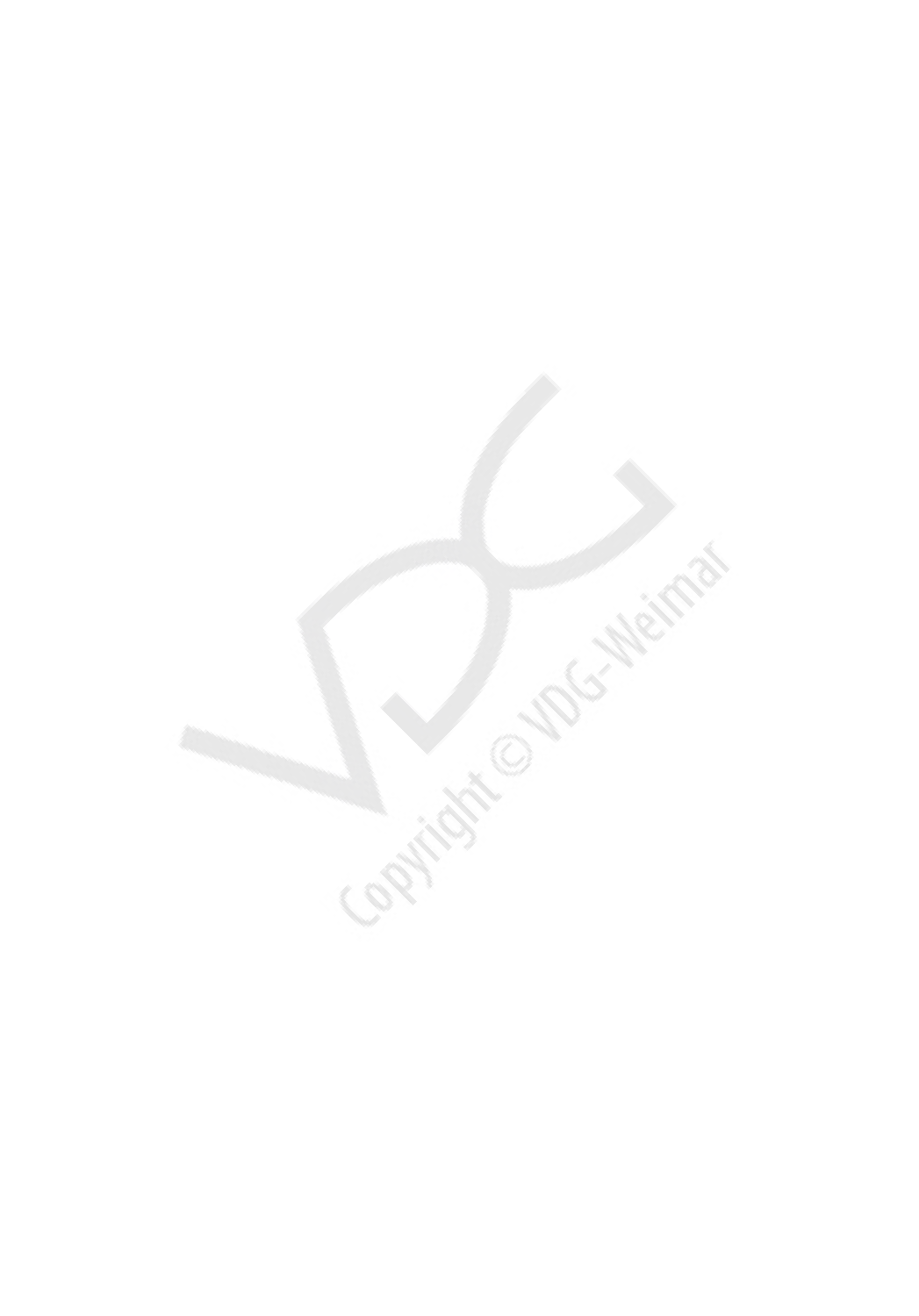### **Preface**

### Kassandra Nakas, Jessica Ullrich

"The 'aesthetic' is a slippery term, with a complicated history in Western philosophy."1 This recent claim by Frances Mascia-Lees, expressed in regards to the anthropological underpinnings of aesthetic discourse since its very beginnings in the 18<sup>th</sup> century, may rightly, and even more so, be made when it comes to the "other of the aesthetic"2 , the Obscene. The "obscure origin"3 of the word already hints at the fact that at all times, the Obscene has been an unstable and challenged category in Western culture. It remains open to dispute whether the word derived from the Latin "ob+caenum", i.e. relating to dirt, mud and filth, or, harking back further to Greek origin, from "ob+scaena" (or "ob+skene"), thus indicating the space "against", or behind, the scene, or stage.4 Accordingly, while the general meaning of "obscene" is defined by words like offensive, indecent or disgusting,<sup>5</sup> the latter etymological thread clearly connects the idea of the Obscene with the realm of representation, for which the (theater) stage is the most obvious embodiment.

The book at hand presents a collection of essays that cast a light on some "Scenes of the Obscene" from the Middle Ages to today, thus taking into account the malleable nature of socio-cultural assumptions and theoretical reflections of obscenity. The contributions focus on historically distinct artistic acts and social sites where established cultural categories and legal norms are violated, with artists and publishers deliberately testing moral taboos and offending the public taste. By examining those, often historical, moments of representing of the "Non-Representable", or the Obscene, the authors address the question of which, and how, "indecent, offensive or disgusting" issues are negotiated in the respective context, and ask how society and its guardians of public morals and aesthetic sensibility reacted to these transgressions.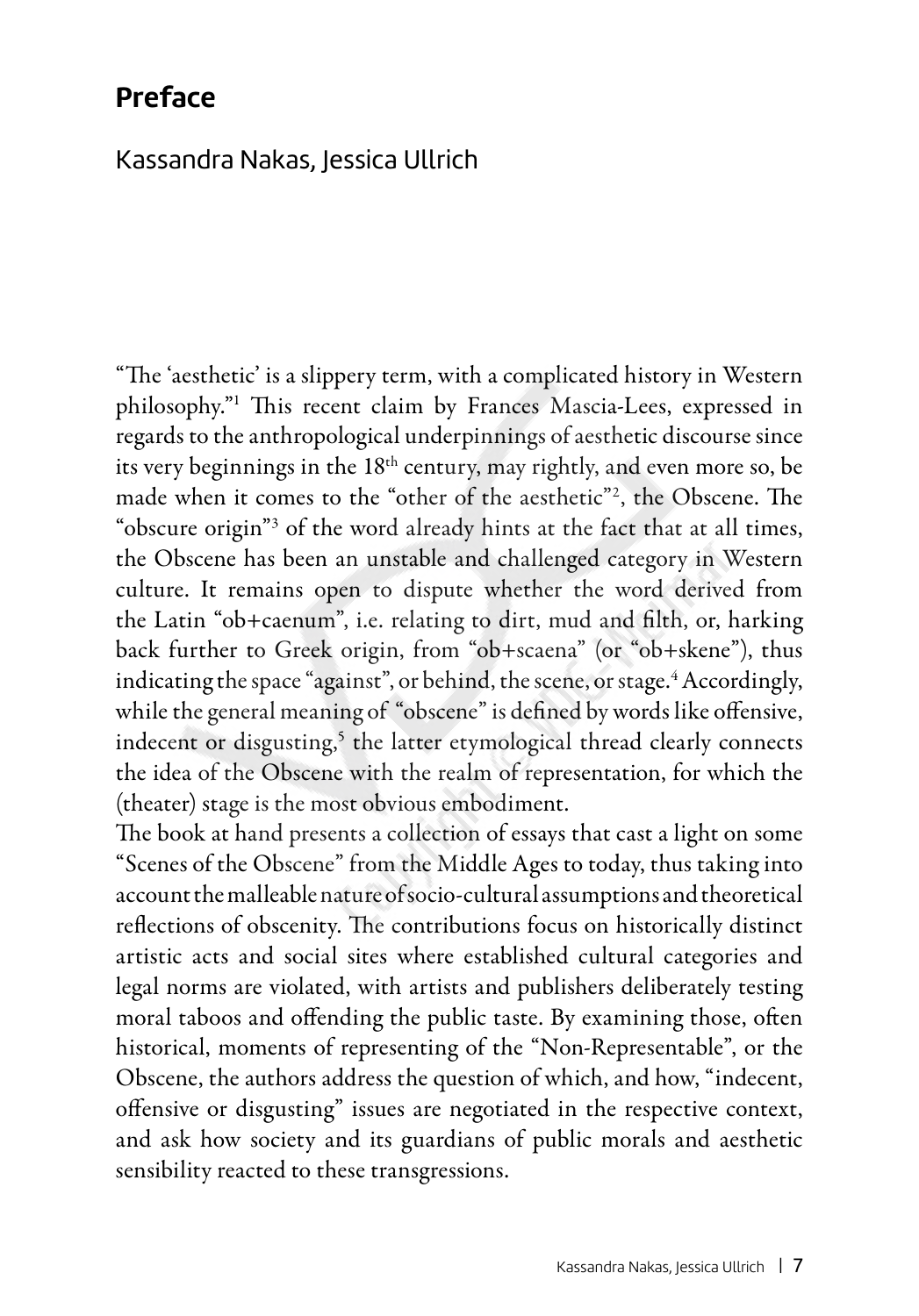The structure of the book follows, in a sense, the 'representational' interpretation of the Obscene, with its three sections reflecting the spheres of life (and death) that were meant to be kept out of the public view in classical Greek theater: coprophilic / urophilic acts, sexual acts and any scenes of murder. "Section 1: *Bodies of Transgression*" thus presents three contributions that ponder the defecating, abject or wounded body, the transgressive body that exposes waste and bodily fluids. With obscene imagery of the Middle Ages becoming an increasingly considered topic of art historical study, Anja Grebe's contribution, "Inside Out. Scatology in Medieval Art", focuses on the (still neglected) role and function of scatological motifs in medieval culture. She shows how medieval scatology was linked to social norms and hierarchy, thus becoming an artistic strategy and productive power in its own right: "Just as feces are used as fertilizer in agriculture, artists took them as a fecund starting point for artistic creation by overtly displaying obscene material." A similarly 'subversive' character has long been attributed to the manifold depictions of corporeal violence in the art of William Hogarth. Bernd Krysmanski, an acknowledged expert on the work of the 18<sup>th</sup> century British artist, thinks about common interpretations of Hogarth's art as didactic "Warnings of Morality", raising the question if these ambivalent, often sensational everyday scenes of horror and brutal entertainment in the streets of London should not rather been seen as "Downright Twisted Pleasure". The Abject as an aspect of the Obscene is discussed in Patricia Bass' essay, where she explores the (covert) role of "The Post-edible in Art", i.e. of digested or decomposed food especially in the controversial 1993 exhibition at the Whitney Museum, *Abject Art*. Tracing the migration of the term from French theory (Kristeva, Bataille) to American art critical discourse, Bass argues that the latter's "priorities of embodiment and symbolism" ran counter to the concept's transgressive potential, annulling it's cultural impact.

 "Section 2: *Visual Pleasures and Sexual Acts*" brings together essays that reflect pornographic content in early modern Europe, German *fin de siècle* and international contemporary visual culture. Thomas Martin outlines different concepts of the "silent sin" – bestiality – in Western European culture from Antiquity to today, pointing out that the apparently 'realistic' depictions of human-animal sexual intercourse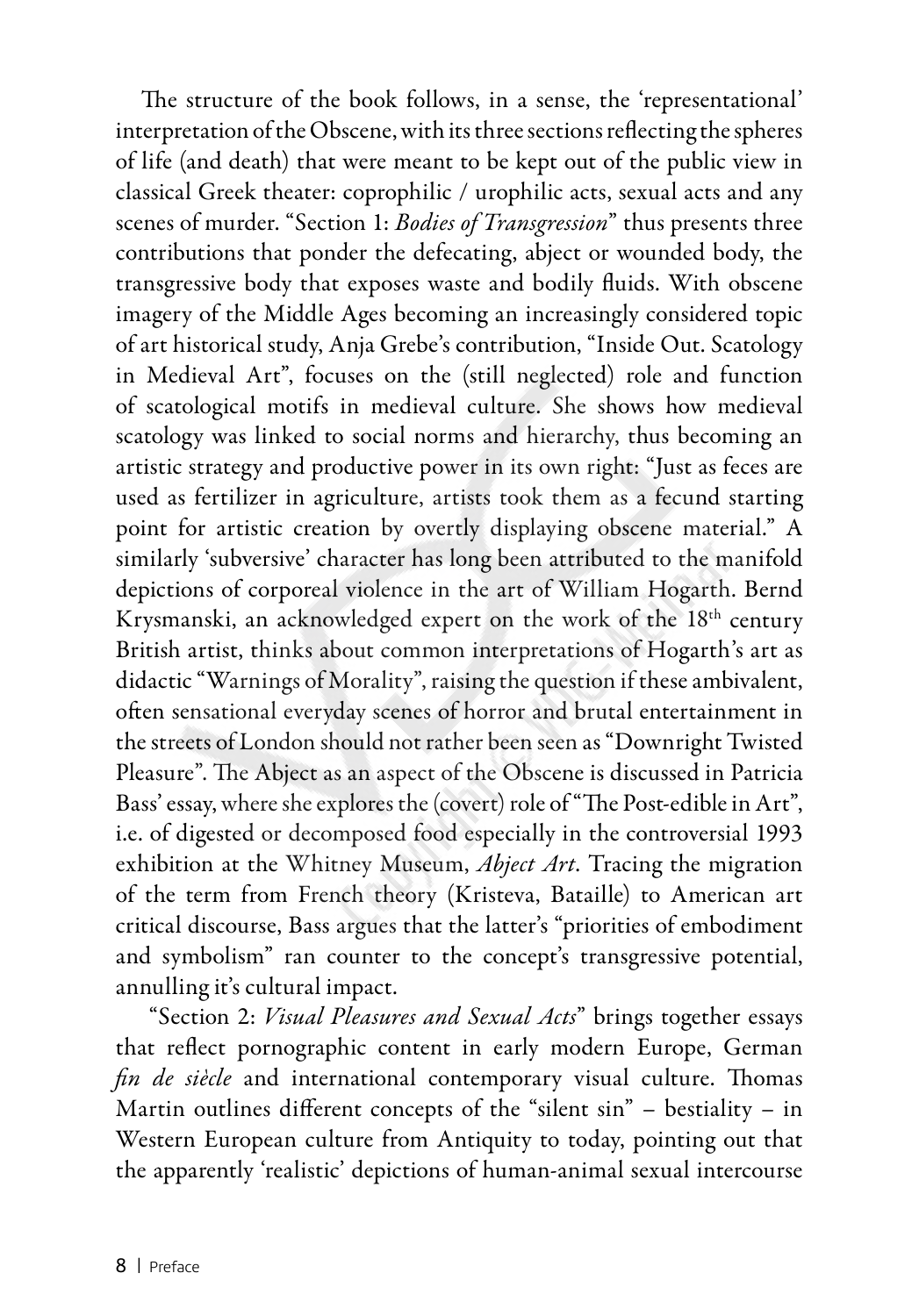in Enlightenment book illustrations, which replaced the mythologically embellished interpretations of such tabooed subjects, were nonetheless and primarily interpretations of elitist male phantasies, informed by a tellingly clear gender dichotomy. Rococo illustrations of human sexuality offered role models for highbrow pornography in German *fin de siècle*, as Kassandra Nakas demonstrates with some art historically marginalized examples. Rather than offending public taste, these illustrations and publications aimed at "taming" their delicate subjects through aesthetic refinement, thus countering emerging female emancipation movements and expanding photographic pornography alike. Coming back to the topic of human-animal sexual relationships, Massimo Perinelli pleads, from a queer and animal studies perspective, for a "queering" of bestiality, in the sense of not only presenting the Non-representable (in animal porn), but of transgressing even this taboo by thinking the Un-thinkable: "the potentiality of a polymorphous desire that slips the intrinsic logic of animal porn, and yet is its very foundation".

The final "Section III: *Violence and Death*" meditates upon depictions, and enactments, of (self-)violating and killing acts. Barbara Baert develops a thorough account of the iconography of the severed head in the motif of the *Johannesschüssel*, linking it to an equally exhaustive etymological reading of the very word "obscene". She reads the culturally powerful phenomenon of the *Johannesschüssel* as an intricate embodiment of the concept of obscenity, averting and attracting the beholder at the same time. In her essay "Cocking the Trigger", Karen Gonzalez Rice sheds light on a rarely discussed aspect of 1970s performance art: the sexually explicit, self-destructive and highly controversial work by artists Wolfgang Stoerchle, John Duncan, and Paul McCarthy. As Gonzalez Rice argues, the latter's strategies of displacement and distance helped him establishing a commercial career, whereas the other two artists' radical exhibition of male sexuality, aggression, and vulnerability resulted in their artistic isolation, infamy and art historical oblivion. The excessive visibility, and thus "reality", of animal death in contemporary art is at the center of Jessica Ullrich's contribution. She discusses the artistic and rhetoric strategies of displaying the killing of animals in the work of Hermann Nitsch, Katarzyna Kozyra and Kim Jones, questioning the quasi-ethical, sometimes hypocritical artistic approach by arguing that "a